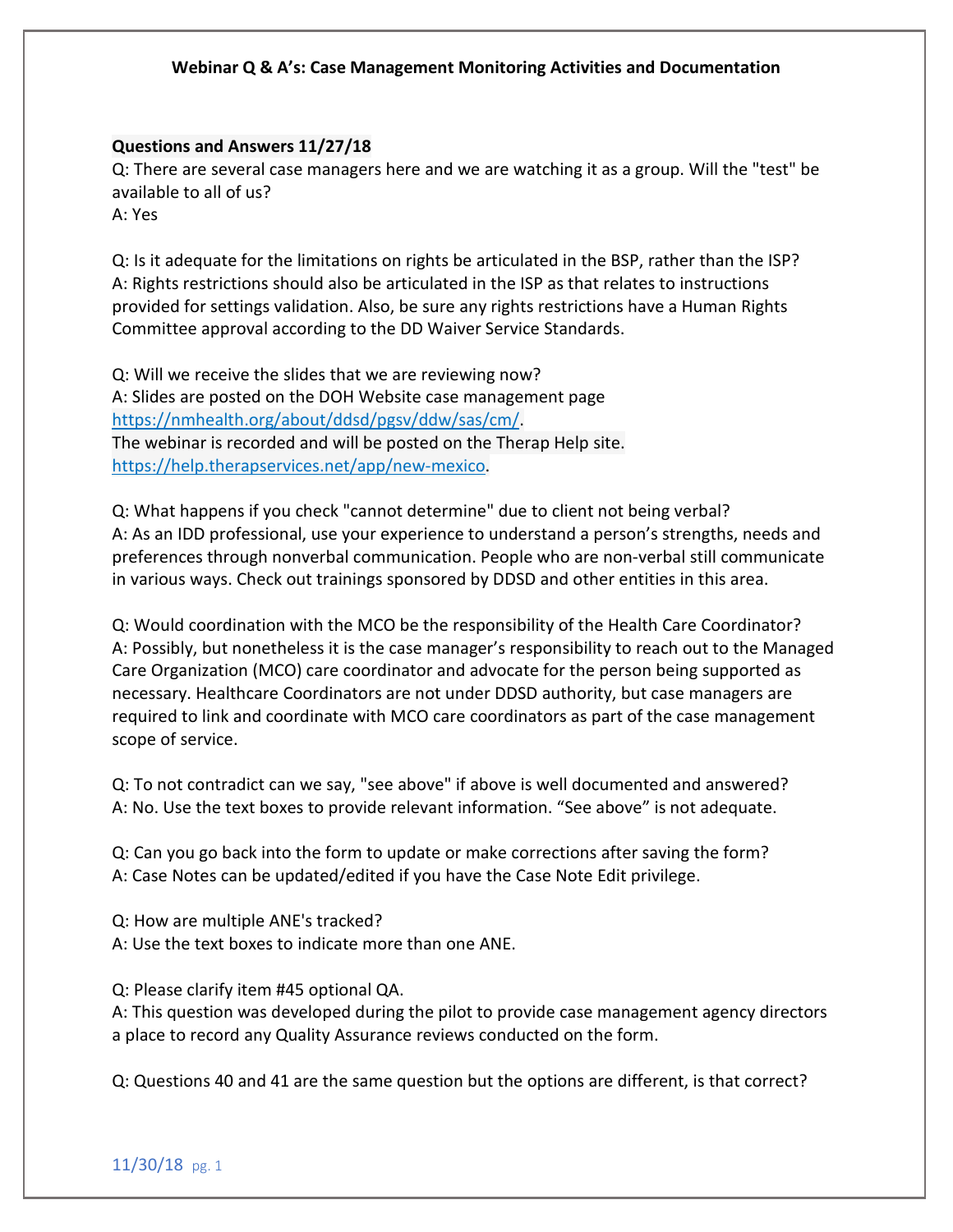A: They are similar but there is a critical difference, Question #40 is about IMB Decision letters and #41 is about IMB Closure letters. The responsibilities vary depending on the letter.

Q: When do we submit the site visit note? At the end of the month or when it is completed? A: The site visit form can be submitted any time before the end of the month in which billing for that visit occurs.

Q: As a supervisor, will there be a way for me to check that all notes have been submitted? A: Yes. Use the Case Note search and search for the timeframe in which you would like to check. The results show a column representing status. This may say draft, submitted or deleted.

Q: Will I be able to extrapolate actions needed from the site visit forms without having to go through each one?

A: There will be a Questionnaire export report available in the Reports library on the Agency Reports tab. Therap Administrators will have access to this. The webinar scheduled in January for Agency Directors will review this further.

Q: We use ISPs and IDT meeting minutes as form of visit reports. Do we still submit this new site visit report?

A: As before, an IDT meeting can replace a site visit once per quarter. Meeting minutes are required, and the site visit is not required to be completed in this circumstance.

Q: Is the hard copy not required in the clients' files? Also, how do you log in no HV/SV completed due to meetings or ISP?

A: Hard copies are not required. You may use the create a Case Note in Therap using the CM Contact note template and paste or attach meeting minutes or retain a hard copy of your IDT meeting minutes in the file.

Q: Does the site visit form need to be printed out for the office files? A: Not per DDSD and DD Waiver Service Standards. That is an agency policy decision.

Q: Can you run through the Save and Submit portion again? Just to make sure that our info is saved the first time?

A: Within Questionnaire Pop-up: Save or save next save individual responses. Skip the question to leave blank.

Outside of the Questionnaire Popup: Save= Save Draft; Submit= represents your final submission where you are asked to verify accuracy.

Q: When will the "live-actual" form be active for us to start using? A: 11/ 28/18. If you do not see it, check with your agency Therap Administrator first then DDSD Therap unit Kathy Baker or Hernando Martinez.

Q: If this Case Note was piloted, how much time was needed to complete this? A: This is dependent on circumstances of the visit.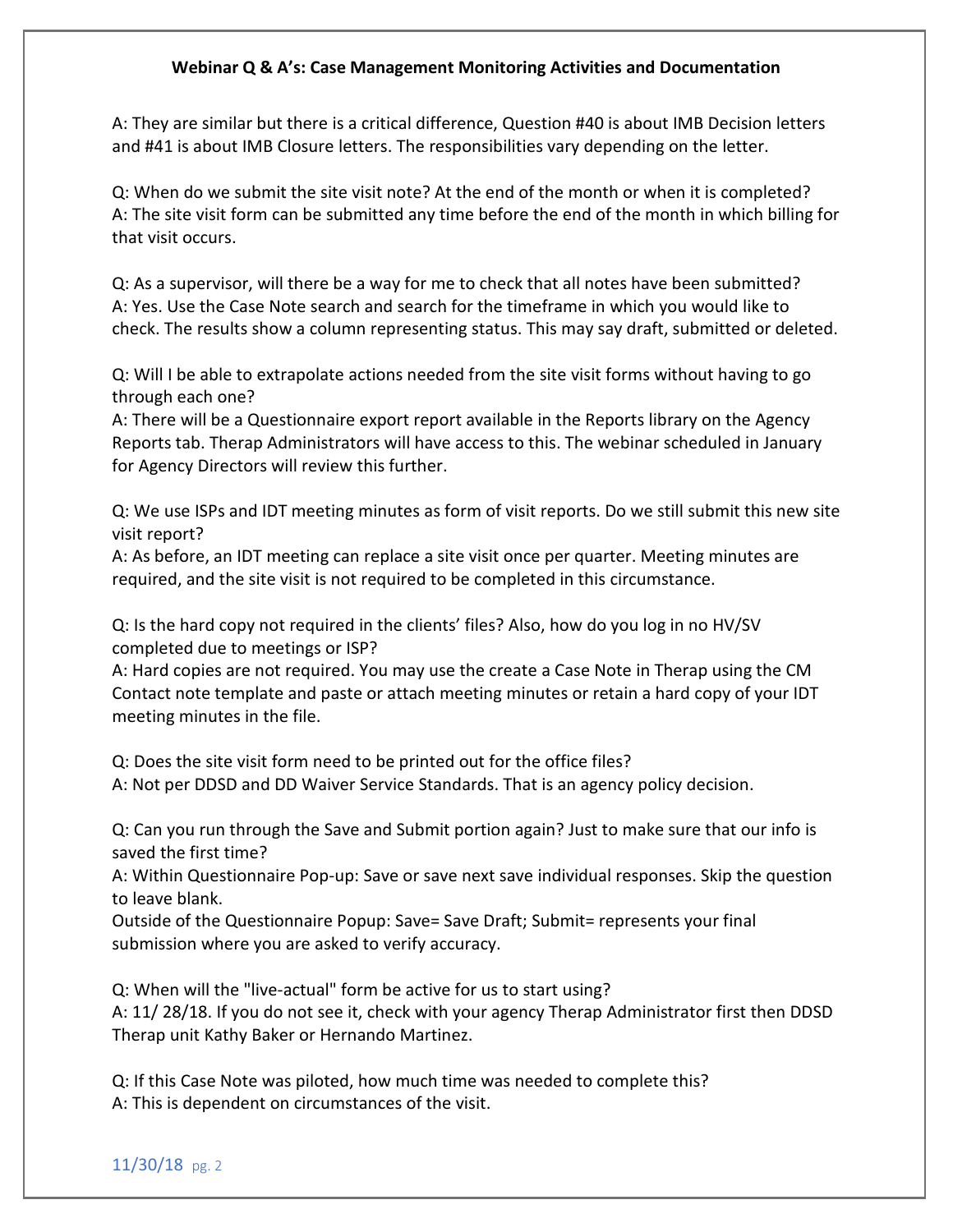Q: How long will these completed forms be available on line? A: The forms are always available in Therap. Should the contract with Therap be discontinued, there will be a plan to transfer the data/records.

Q: Are these site visit forms housed in the client's file or in the case manager's file? A: These are in the case manager internal profile. They are available to the DDSD oversight account. Other provider agencies cannot see these unless you Scomm or send them.

Q: Can we get a list with contact info of all Therap technical support? A: Go to: [https://help.therapservices.net/app/new-mexico.](https://help.therapservices.net/app/new-mexico)

Q: How far back can you go back to make edits? A: Edits should not be made after a month is billed.

Q: Do providers have access to the site visit if I do not Scomm them? A: No

Q: Will the competency link be sent to us in our email? A: It is available at the end of the PowerPoint presentation.

Q: Can site visits just be uploaded if WIFI not available? A: No. You do need an internet connection to complete the form in Therap.

Q: Will the site visit form be available on the Mobile App? A: Yes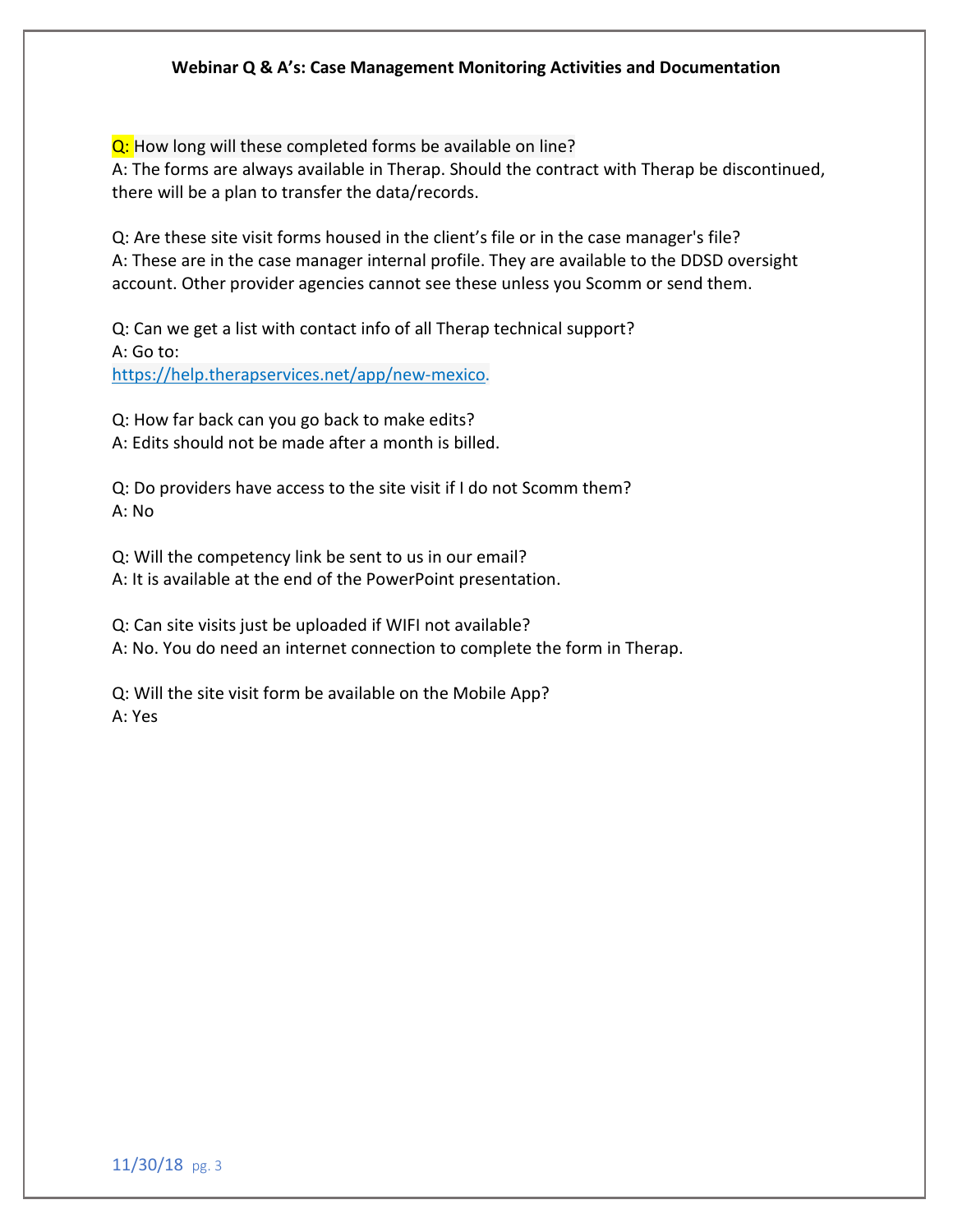### **Questions from 11/28/19[i](#page-4-0)**

Q: Why does this need to be on the site visit form, ANE that is? A: It is not a change from prior form and is related to a Jackson requirement.

Q: Please address at some point that we do not get the IASP from DHI? A: DHI – IMB is currently working to improve this by attending Regional Provider meetings.

Q: What does an open IR have to do with the site visit?

A: A case manager's responsibility during a site visit includes being aware of an IASP and checking on the implementation. Please refer to DD Waiver Service Standards Ch. 18: Incident Management System.

Q: Do the notes of an IDT meeting in one month suffice for a visit? Or do we have to have a FTF separate from the IDT?

A: As indicated in the DD Waiver Service standards an IDT meeting may take the place of one face to face site visit a quarter.

Q: When will the memo be sent re: the 1-hour requirement to the CMs?

A: Edits to the DD Waiver Service Standards, including deletion of the 1-hour face to face requirement are planned for issue by January 2019. Until then, the requirement remains. Regardless of length of site visit, it is the case manger's responsibility to complete the scope of activities in the DD waiver Service Standards.

Q: Given the length and extensive nature of this form. How realistic is it to expect that when we see clients at home in the late afternoons when they are home from day programs that DSP who are busy with the other people in the homes, are doing their own documentation and trying to make dinner will be able to sit down and go through these questions with us? A: Monitoring is an essential part of the case manager's job and must be completed. A site visit includes document review, interview, and observations. A case manager relies on his/her experience in the DD Waiver program to conduct a thorough site visit as well as be flexible to the needs of the person being supported.

Q: Does this form allow any portion to be edited at any time, or just specific area(s) while in draft?

A: If you have the Case Note Edit role/permission, you will be able to edit the sections of the Case Note except the service date.

Q: What is recommended for cases in rural areas with no internet access? A: Use the fillable pdf form as a reference tool and to take notes and input the data before the end of the month in which the visit will be billed. Remember there are many checkbox answers that are easy to check. As well, a case manager can cut and paste into Therap when internet access in available.